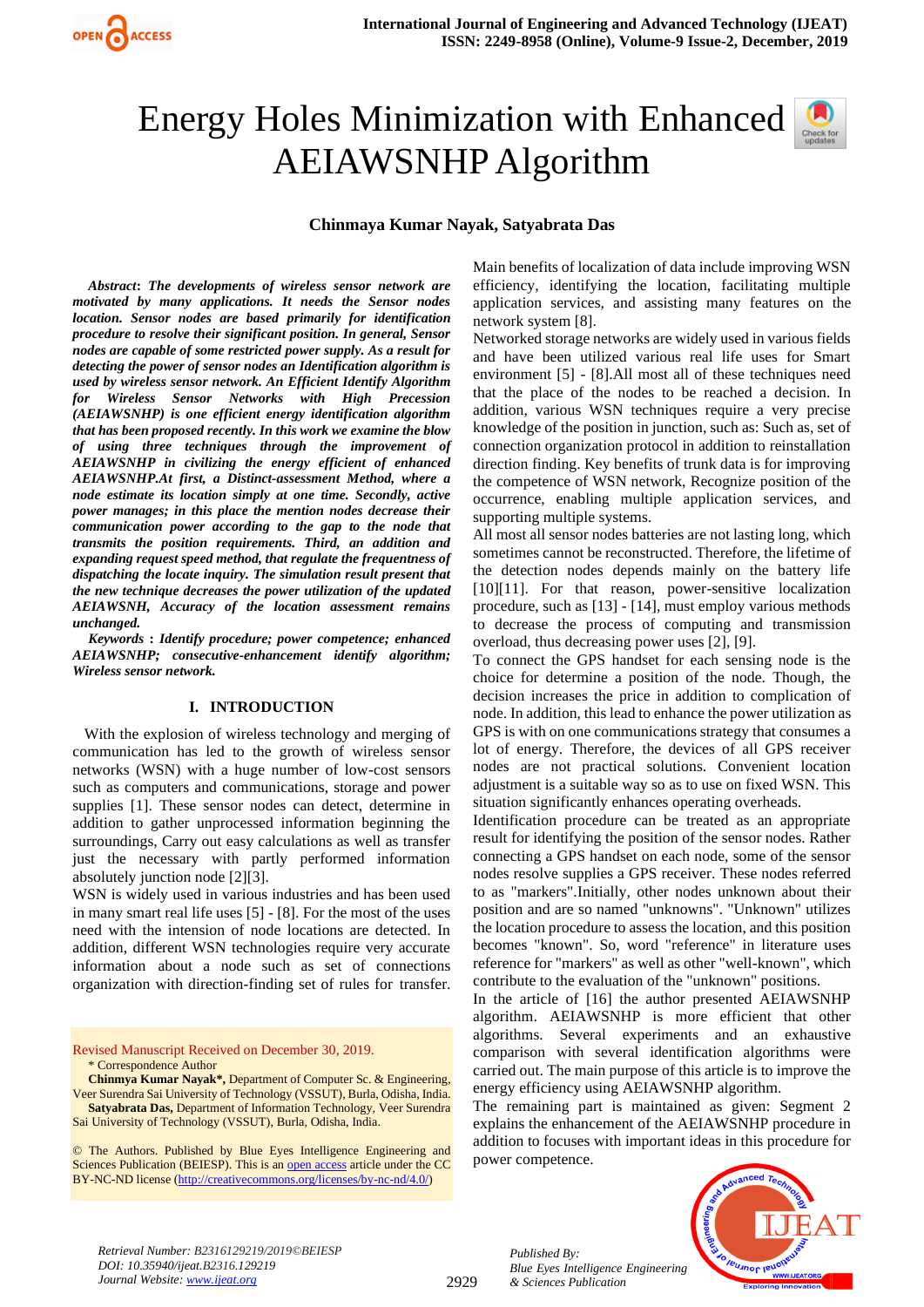## **Energy Holes Minimization with Enhanced AEIAWSNHP Algorithm**

Segment 3 explains the methods which are used to increase the energy efficiency of enhanced AEIAWSNHP, namely the assessment procedure, Active power management and Improvement and rapid growth order rate. Network simulators NS2 utilize to evaluate the efficiency of existing procedure in addition to enhanced AEIAWSNHP. Segment4 evaluates the outcomes. Segment5 is the conclusion.

## **II. ENHANCED AEIAWSNHP PROCEDURE**

Main purpose of the development of the enhanced AEIAWSNHP procedure is the get better result of identification procedure by increasing accuracy and robustness of the location assessment. The reduction of consumption of energy [16] and the establishment of a safety procedure in opposition to hateful nodes that challenge the identification method [17].The accuracy of location assessment is the main focus of location method. The Enhanced AEIAWSNHP procedure plays a major role to overcome these problems of accuracy of location assessment.

i. Initialization If(Final=true) then exit Broadcast "location request" messages Receive "location response" messages from neighbouring reference (Ri) If  $(C(Ri) < 3$  then exit. ii. First location assessment Select a subset of references Si from Ri Measure distance to the references in Si Apply MMSE to determine an initial position 2,

iii. Advanced location assessment

for(j=1 to C(Si))  
\n
$$
\hat{e}_{i,j}^{d} = \left| \begin{array}{cc} \frac{\lambda^0}{2} & -\hat{z}_j \\ \frac{\lambda^0}{2} & -\hat{z}_j \end{array} \right| - \hat{d}_{i,j}
$$

 $\text{If}(\bigwedge_{e_{1j}}^{A} > \bigwedge_{e_{max}}^{d})$  then (enhancement = true); break. If(enhancement=true)  $For(j=1 to C(Ri))$ 

$$
\hat{\hat{e}}_{i,j}^{\, \sigma} \, = \, \left| \, \left\| \, \hat{z_i}^0 \cdot \, \hat{z_j} \, \right\| \cdot \, \hat{d}_{i,j} \, \right|
$$

If( $\hat{e}_{ij} > \hat{e}_{max}$ ) then eliminate  $r_j$ . Estimate refined position as  $\hat{z}_i$  shown in 2 Else

$$
\hat{z}_i = \hat{z}_i^{\wedge i}
$$

iv. Location revise

$$
D_{ave} = \sum_{\kappa} \left| \left\| \hat{z}_i - z_j \right\| - \hat{d}_{i,j} \right|
$$
  
If  $(D_{acc} < D_{acc})$ 

 $\hat{z}_i$  Will be accepted If  $(D_{acc} < T_{acc})$  then  $(final = true)$ 

 $C()$  is the cardinality, MMSE = minimum mean square estimate,  $D_{acc}$  = degree of accuracy,  $T_{\text{acc}} =$  accuracy target.

A node transmits a "position solicitation" packet to start the process of position assessment. Neighbor indication reply with their position data. A new intelligent indication choice technique represent in Fig. 1 will choose a division of accessible references, in which priority is not given to the references with high potential of position estimation. To approximate the start position the node will use the particular reference. To get better the judgment of the location, the

*Retrieval Number: B2316129219/2019©BEIESP DOI: 10.35940/ijeat.B2316.129219 Journal Website[: www.ijeat.org](http://www.ijeat.org/)*

location the node filter a few of the reference use in the primary step, except this time removing references with a long space assessment fault and then returns to approximate its location. This estimation is acceptable by the node if the accuracy is better than the previous estimation. At last node verify during future iteration whether it is feasible to increase the accuracy of the assessment of the location of the node; if not then the current assessment is considered as final and transfer of location demand will be stop.



**Fig. 1.Elegant position choice process [16]**

Enhanced AEIAWSNHP procedure uses numerous methods to improve the power competence. Such as:

• The reply method reduce the rate of communication by means of dropping the amount of reply packet, just reference through a definite stage of correctness distributing reply packet to the position demand. It decreases computational costs with minimizing amount of repetitions.

• The intelligent position choice technique decreases the calculation rate due to its cleanness and uses of the least amount of reference feasible. This technique finds the estimation instance with no additional broadcast communication among the nodes, which reduces message costs.

• The principles of termination reduce computational along with message costs through dropping the amount of iterations essential to obtain a perfect estimate of location. The nodes surrounding source through elevated positional correctness (eg, tags that have a higher positional accuracy than known marks) require fewer iterations before reaching an acceptable positional accuracy level. Exclusive of extinction criterion, these nodes will continue to re-estimate their location exclusive of civilizing their correctness and wasting their power.

This article purpose is to assess the blow by means of different techniques to progress the power competence of the improved AEIAWSNHP procedure. For that reason additional particular on the improved AEIAWSNHP procedure, the different methods measured by improved AEIAWSNHP and the outcome assessment of the procedure [16].

#### **III. ADDITIONAL POWER COMPETENCES**

Three different techniques are examined in this AEIAWSNHP algorithm to get better result. These techniques are as follows:



*Published By: Blue Eyes Intelligence Engineering & Sciences Publication* 

2930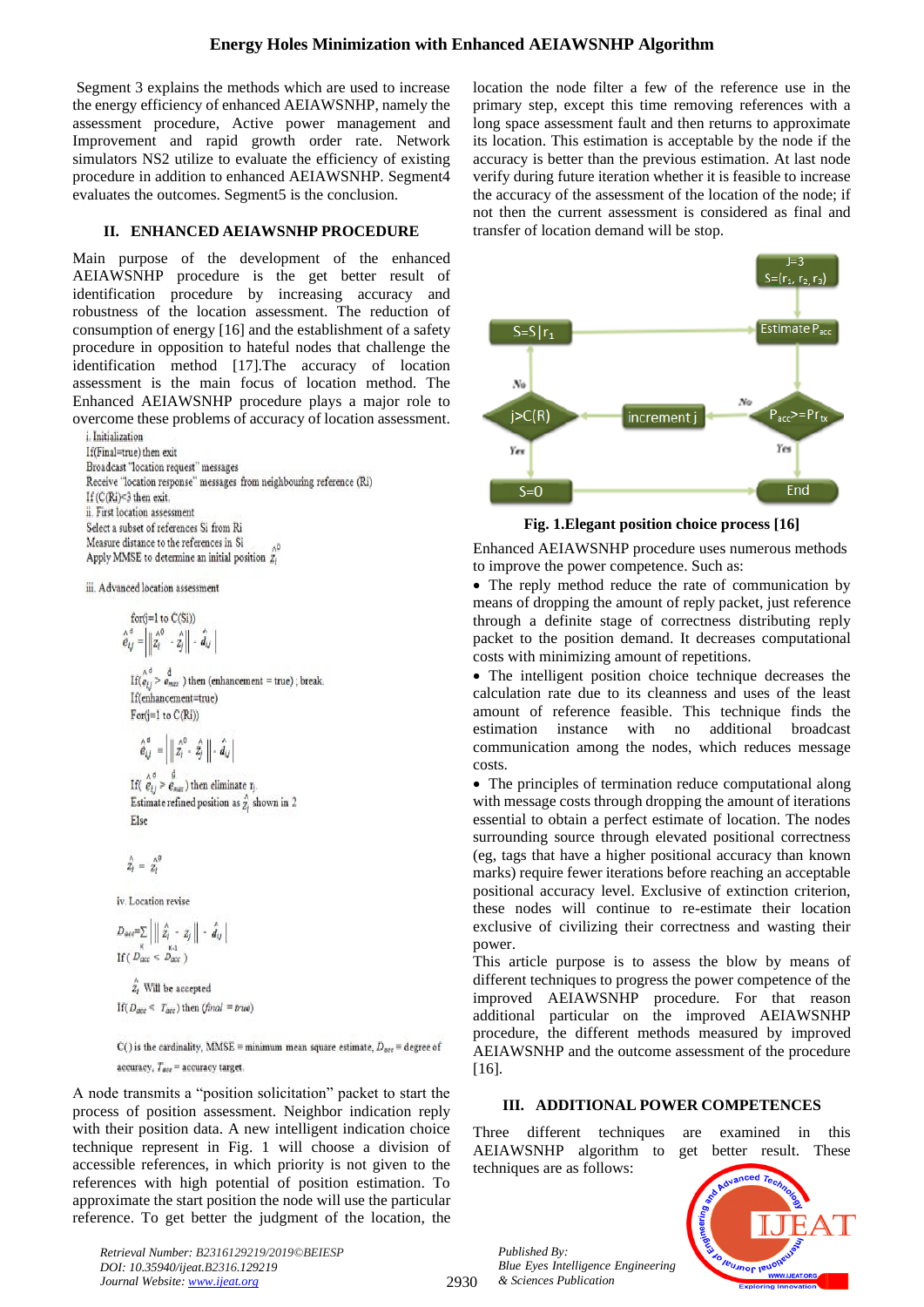

### *i.* Distinct*-*assessment Method

The method "different evaluation" method [15][16] is very simple method use for the identification procedure. Sensor nodes approximate its location one time in this technique.

When this station receives position data as a minimum from three instance of, it estimates its location and stops localization method. Operation of this technique is very easy, do not need close criterion, needs repetitions and is extremely power competent. Though, previous motto of identification schemes, for example the correctness of the evaluation, may not be achieved. A few try to enhance the correctness of location procedure; however it possibly will boost the complication of this procedure [17]. In addition, few of this procedure are able to just work in positive situation. Such as, the procedure planned in [18] needs a triangular assignment of the labels in positive places.

Estimating location of the node just at a time could not give better correctness, particularly in clamour surroundings. Consequently, A number of localization procedures, such as [22], [23], go after one more method. With this technique, to enhance the accuracy of the location assessment, the sensor node treats its place a number of periods. On the other hand this technique enhances computing and transmission slides, thus increasing power utilization. The most important elements of identification procedure on the technique are stop criterion; its vital responsibility is to enhance the power competence of identification algorithms.

Improved AEIAWSNHP is of next category; that is, a sequential modification method, anywhere node iterates the estimate for improve positioning correctness. With the assumption of solitary assessment method, locations bring up to date determination uncared for the fourth step. so the node assess this location just one time.



**Fig.2.Distinct-assessment and consecutive modification technique.**

In general terms, in distinct assessment method, while a node receive position data larger in comparison to least amount of desired mention of, simply it assess this location. With enhanced AEIAWSNHP procedure, it is not just one situation to assess this location for the node. The intelligent mention choice process; choose the best most excellent and exact subdivision remark, result accurate existing remark.

## *ii.* Active control manage

Main objective of active control manage method to flexible alter the stage of communication control build with

*Retrieval Number: B2316129219/2019©BEIESP DOI: 10.35940/ijeat.B2316.129219 Journal Website[: www.ijeat.org](http://www.ijeat.org/)*

the space among the communicating and collecting nodes. as an alternative ongoing transmit the package of data by means of highest communication control extend over the whole area, Each sensor node actively mention desired communication control to make possible the package of data get to the target[4].

Active energy manages method be able to utilize with the enhanced AEIAWSNHP procedure it represent: node utilize highest communication energy transmission "position demand" package for data, guarantee that nodes surrounded by communication area collect package of data. Who will collect the call assesses the gap with solicit node by applying equation (1).It also approximate desired communication energy to permit the "position reply" package of data to arrive at the solicit sensor node [4].

$$
d = \sqrt{\frac{P_t \times G_t \times G_r}{P_r}} \times \frac{\lambda}{4 \times \pi}
$$
 (1)

Here d represent gap among the neighbor node and solicit node, Pt represent communication control, Pr represent collect control, Gt represent communication transmitter grow, Gr represent recipient transmitter grow and λ represent wavelength of the signal.

## *iii.* Progressive and Expanding Solicitation speed

The main objectives of localization method to minimize the amount of beacon. Primarily, the close by unidentified nodes regulates the location. As a result, the unidentified nodes distant starting the beacons requires additional time to choose its location compare by means of another which is nearer to it. So, with the method, the solicitation speed  $(\Delta t_{req})$  is restructured following every repetition; by means of progressive or expanding. If the node calculates its location in the specified repetition or updated the correctness of recent location, the requesting rate will be incremented by  $1\left(\Delta t_{req} = \Delta t_{req} + 1\right)$ , or else update the requesting rate by multiplying with  $2(\Delta t_{req} = 2 * \Delta t_{req}).$ 



**Fig. 3. Progressive and expanding solicitation speed technique**

*Published By: Blue Eyes Intelligence Engineering & Sciences Publication* 

2931

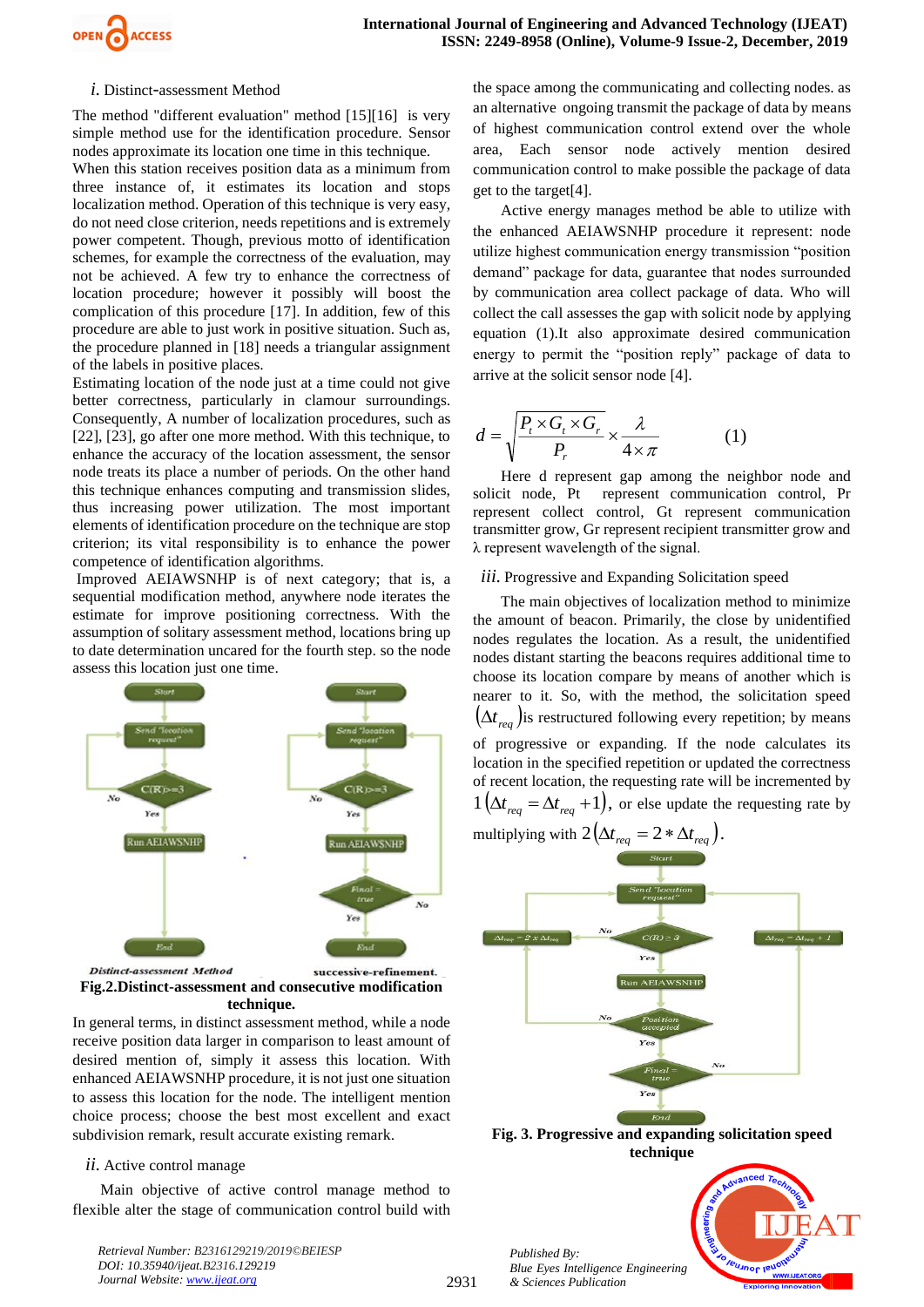## **IV. EXPERIMENT OUTCOMES**

Mainly NS2 network simulator is used in the study to assess different procedure, methods and protocols of wireless sensor networks. Though, the main NS2 not provide simplest way to execute localization procedures. The authors of [21][22] provided the open source to permit the experiment of wireless sensor network localization procedure. So, we preferred NS2 to execute the proposed algorithm .In our experiment we choose 78 nodes randomly deployed in an area of 300m X 300m.from the 78 nodes 13 are beacons and the remaining not aware about their locations.

Originally, enhanced AEIAWSNHP's output is contrast by means of 2 more localization procedure, one is distinct and another one is consecutive. Distinct go distinct-assessment technique at the same time as Consecutive go for the consecutive-assessment technique. Finally we evaluate the performance and correctness of enhanced AEIAWSNHP procedure.

Efficiency of the procedures is calculated by two key approaches: firstly localization fault, it returns by means of position correctness. Average fault is calculated time to time as represent in equation (2). Cause for evaluating the average fault used ratio of communication gap to distinct from other implementation.

Average fault<sub>t</sub> = 
$$
\left(\frac{1}{n}\sum_{i=1}^{n} ||\hat{z}_i - z_i||\right) \frac{1}{r_{tx}} 100\%
$$
 (2)

Here, n represents the cumulativeness at a particular time t, z represents genuine node position and the symbol  $\hat{z}$ represent predictable location by means of the localization procedure. Next approach is power utilization by means of transmission.

#### *i. Distinct-assessment Method*

Fig. 4 represent improve the power competence of the existing procedure. Conversely, the average fault is a little high in comparison to existing procedure, as represent in Fig. 8. Represent assessment of the node location just one time. Though, at rest output the chance of correctness of the existing reference.

In a disturb surroundings the space dimension fault determination be high, that enhance the average fault of the location assessment. So, in disturb surrounding it is not appropriate to utilize distinct-assessment method, particularly if correctness is a serious matter. For betterment of correctness of the location assessment in such a surroundings, localization procedures are supposed to consider the consecutive-modification method [17].

## *ii. Active Energy manage*

Fig. 4 represent by the method of Enhanced AEIAWSNHP do not improve the power competence extremely a lot due to various cause. Main cause is the methods utilize simply to modify the depth of power for transmitting the "position reply" packet, at the same time as the nodes utilize utmost communication power to transmit the "position reply" packets. Enhanced AEIAWSNHP drop the amount of "position reply" packets, so this method will not create any impact on power competence of the Enhanced AEIAWSNHP procedure.

*iii. Progressive and Expanding Requesting rate* 

In the Fig. 4, Enhanced AEIAWSNHP, while with the progressive and expanding requesting rate method, ingest a smaller amount power than the existing algorithm .Fig. 5 represent with the intention of correctness is somewhat improved.



**Fig. 5. Average fault as a communication limit ratio with the existing procedure and enhanced AEIAWSNHP.**

#### *iv.Efficiency assessment*

TABLE 1 represent efficiency assessment amount the existing algorithm and the enhanced AEIAWSNHP procedure and the innovative method. Average fault with the power utilization are note down at the completion of execution. Enhanced AEIAWSNHP procedure effort better output in conditions of significant fault and power utilization. It permits Enhanced AEIAWSNHP to drop the power utilization with no compromise the location assessment correctness.

| <b>TABLE 1: Efficiency assessment of innovative</b> |
|-----------------------------------------------------|
| techniques                                          |

| <b>Methods</b>   | Average<br>fault<br>occurred | Power<br>utilization<br>(i) | power<br>enhancem<br>-ent |  |
|------------------|------------------------------|-----------------------------|---------------------------|--|
| <b>AEIAWSNHP</b> | 0.796%                       | .294                        |                           |  |
| <b>Distinct</b>  | 1.461%                       | .170                        | 41%                       |  |
| <b>APM</b>       | 0.901%                       | .291                        | 2.7%                      |  |
| $Inc$ $Exp$      | 0.772%                       | .142                        | 50.6%                     |  |



*Retrieval Number: B2316129219/2019©BEIESP DOI: 10.35940/ijeat.B2316.129219 Journal Website[: www.ijeat.org](http://www.ijeat.org/)*

*Published By:*

*& Sciences Publication* 

*Blue Eyes Intelligence Engineering*